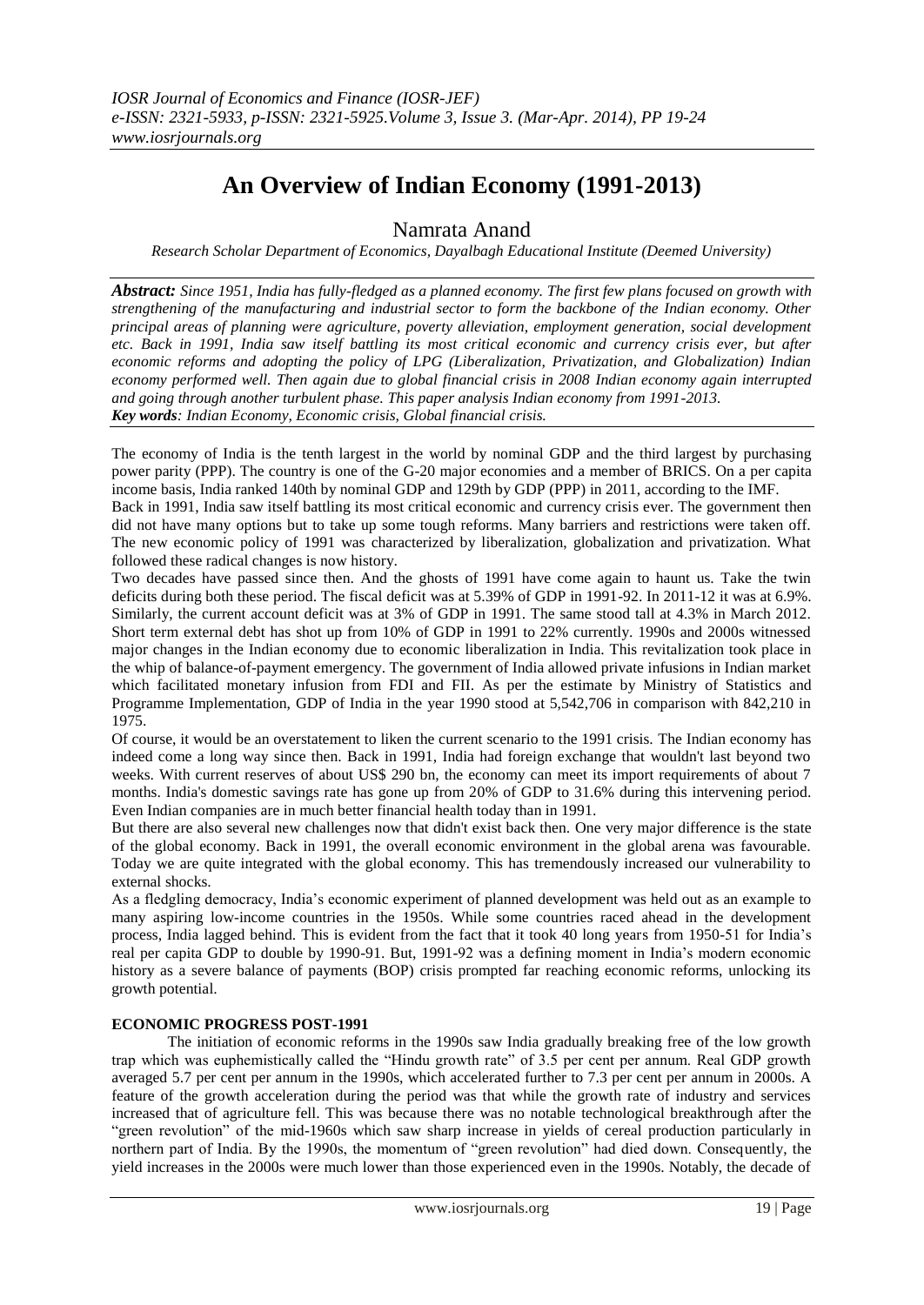the 2000s encompassed the inflexion point in the growth trajectory with an annual average GDP growth of about 9 per cent for the 5-year period 2004-08. Growth in all the sub-sectors of the economy, including agriculture, accelerated during this period. However, this growth process was interrupted by the global financial crisis. Subsequently, the average growth slowed down to 7.8 per cent during 2009-11 with a noticeable slowdown in both agriculture and industry. The slowdown in GDP growth in FY12 can mainly be attributed to high interest rates, inflation and a significant contraction in industrial production.

The growth dynamics altered the structure of the Indian economy with a decline in the share of agriculture from 28.4 per cent in the 1990s to about 15 per cent in 2009-11. There was corresponding gain in the share of services, including construction, from 52 per cent to 65 per cent during the same period. What is, however, of concern is that the share of industry has remained unchanged at around 20 per cent of GDP. This suggests that India's growth acceleration during the last two decades has been dominated by the services sector. The pace of average annual industrial growth had nevertheless picked up from 5.7 per cent during the 1990s to 9 per cent during 2004-08 before being interrupted by the global financial crisis.





Source: Mohanty, D. Executive Director, Reserve Bank of India. September 2011.

While the share of industry in GDP remained stagnant, there was noteworthy structural transformation in manufacturing over the period. As a process of restructuring, while the gross value added in organized manufacturing increased by 8 per cent per annum at current prices, employment fell by 1.5 per cent per annum during 1995-2003. Subsequently, during 2004-09 gross value added growth accelerated to 20 per cent per annum at current prices; but significantly, employment also increased by 7.5 per cent per annum.

With work participation rate of 39.2 per cent, India had a workforce of 400 million in 2009-10. Of this, 53 per cent was in agriculture and the rest 47 per cent in non-agricultural activity. While the bulk of the employment is in agriculture despite its shrinking share, the noteworthy feature of the employment structure has been that for the first time the absolute workforce in agriculture declined in the latter half of the 2000s. The overall unemployment rate in the economy also declined from 8.3 per cent in 2004-05 to 6.6 per cent in 2009-10.

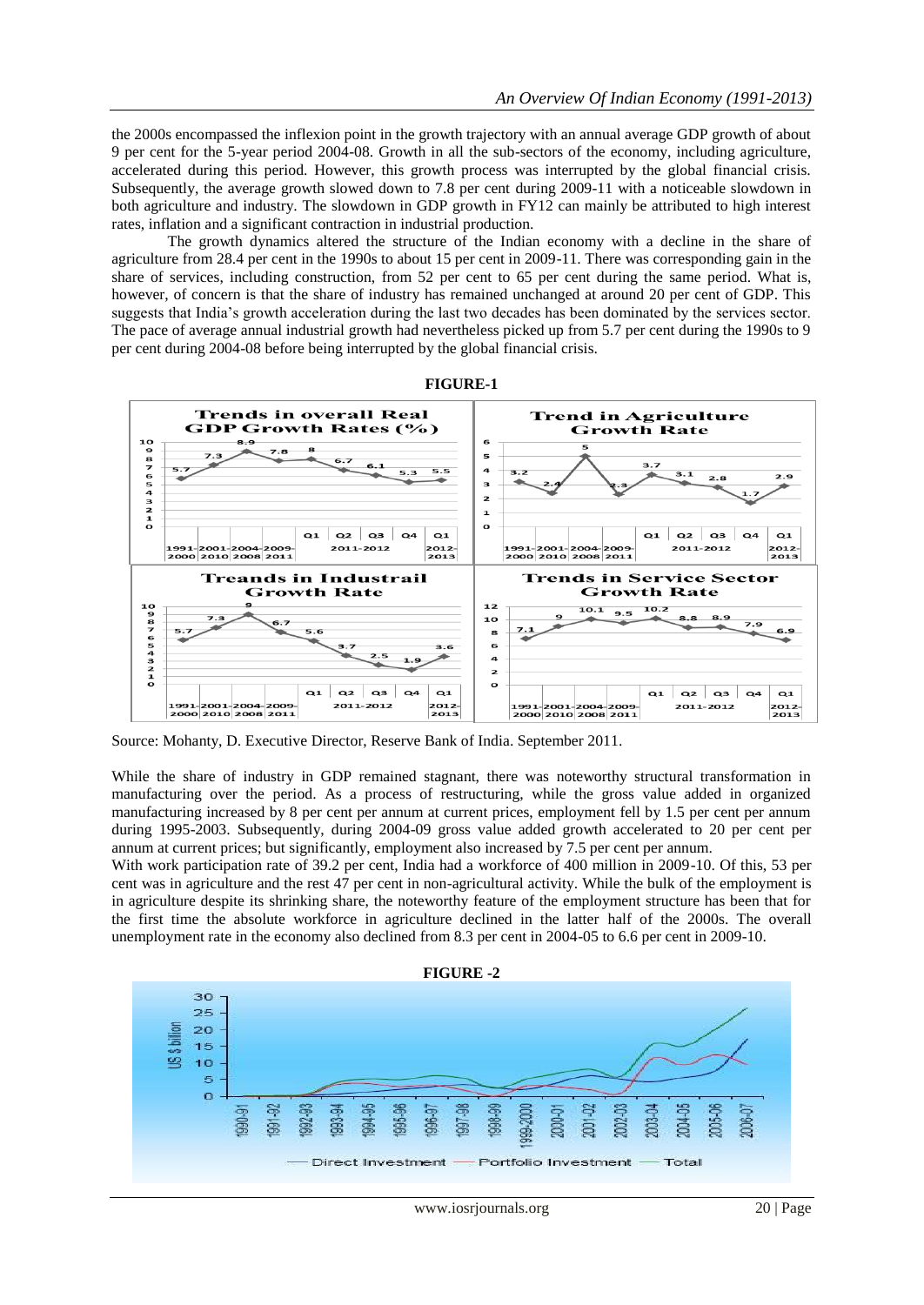The attractiveness of India as a preferred investment destination could be ascertained from the large increase in FDI inflows to India, which rose continuously from year to year (Depicted in Figure 2). The significant increase in FDI inflows to India reflected the impact of liberalization of the economy since the early 1990s as well as gradual opening up of the capital account. As part of the capital account liberalization, FDI was gradually allowed in almost all sectors, except a few on grounds of strategic importance, subject to compliance of sector specific rules and regulations. FDI peaked in year FY 2007-08 and only marginally declined in the following years of economic crisis.



*Source: Division of International Trade and Finance of the Department of Economic and Policy Research, Reserve Bank of India.*

From a sectorial perspective, FDI in India mainly flowed into services sector (with an average share of 41 per cent in the past five years) followed by manufacturing (around 23%). (See Figure 3). However, the share of services declined over the years from almost 57 per cent in 2006-07 to about 30 per cent in 2010-11 while the shares of manufacturing and others largely comprising electricity and other power generation increased over the same period. **TABLE-1**

| 1 ABLE-1           |      |                  |      |      |      |      |      |                |
|--------------------|------|------------------|------|------|------|------|------|----------------|
| <b>Countries</b>   | 2004 | 2005             | 2006 | 2007 | 2008 | 2009 | 2010 | 2011 (Jan-Sep) |
| <b>Mauritius</b>   | 26.7 | 48.5             | 43.9 | 40.3 | 42.8 | 42.7 | 34.3 | 34.2           |
| Singapore          | 1.7  | 7.4              | 7.6  | 7.6  | 11.4 | 11.3 | 10.1 | 15.4           |
| U.S.A              | 17.3 | 10.8             | 4.6  | 4.6  | 5.4  | 7.6  | 6.7  | 3.0            |
| Japan              | 3.1  | 3.9              | 3.5  | 3.5  | 1.2  | 4.7  | 6.2  | 9.7            |
| <b>Netherlands</b> | 13.2 | 2.7              | 3.6  | 3.6  | 3.0  | 3.1  | 5.5  | 4.5            |
| Cyprus             | 0.1  | $1.6\phantom{0}$ | 2.8  | 2.8  | 4.0  | 6.0  | 4.4  | 4.0            |
| Switzerland        | 1.8  | 1.9              | 1.1  | 1.1  | 0.4  | 0.5  | 4.2  | 0.8            |
| UK                 | 3.8  | 5.0              | 2.5  | 2.5  | 5.1  | 1.7  | 3.6  | 12.5           |
| France             | 3.1  | 0.7              | 0.7  | 0.7  | 1.4  | 1.1  | 3.6  | 2.0            |
| Germany            | 4.2  | 1.9              | 1.8  | 1.8  | 2.4  | 2.2  | 0.9  | 6.2            |
| <b>UAE</b>         | 0.8  | 1.1              | 1.1  | 1.1  | 0.9  | 2.3  | 1.7  | 0.7            |
| Total(US\$bn)      | 3.8  | 4.4              | 19.2 | 19.2 | 33.0 | 27.0 | 21.0 | 22.5           |

*Source: CEIC database, DIPP* 

The geographical spread of source countries for FDI in India is heavily skewed by tax rules. Mauritius has the highest share in total FDI inflows in India because of the Double Taxation Avoidance Treaty (DTAA) between the two countries. Apart from Mauritius, Singapore, and Cyprus have similar tax status, and they figure prominently on the list of source countries. FDI mainly routed through Mauritius (with an average share of 43 per cent in the past five years) followed by Singapore (around 11 per cent). FDI from Mauritius and Singapore recorded the largest decline in 2010, with inflows falling by 37 and 27 percent from 2009, respectively. FDI from the US, Germany, and Cyprus also saw declines, while FDI from European countries increased.

| TABLE-2: WHOLESALE PRICE INDEX - ANNUAL AVERAGE |       |       |       |           |       |           |  |
|-------------------------------------------------|-------|-------|-------|-----------|-------|-----------|--|
| Year                                            | AC    | PA    |       | Of which  |       | <b>MP</b> |  |
|                                                 |       |       | FA    | <b>NF</b> |       |           |  |
|                                                 |       |       |       |           | b     |           |  |
| (Base: 1981-82=100)                             |       |       |       |           |       |           |  |
| 1991-92                                         | 207.8 | 218.3 | 241.1 | 229.2     | 199.0 | 203.4     |  |
| 1992-93                                         | 228.7 | 234.6 | 271.0 | 228.7     | 227.1 | 225.6     |  |
| 1993-94                                         | 247.8 | 250.9 | 284.4 | 249.1     | 262.4 | 243.2     |  |
| (Base: 1993-94=100)                             |       |       |       |           |       |           |  |

## **TABLE-2: WHOLESALE PRICE INDEX - ANNUAL AVERAGE**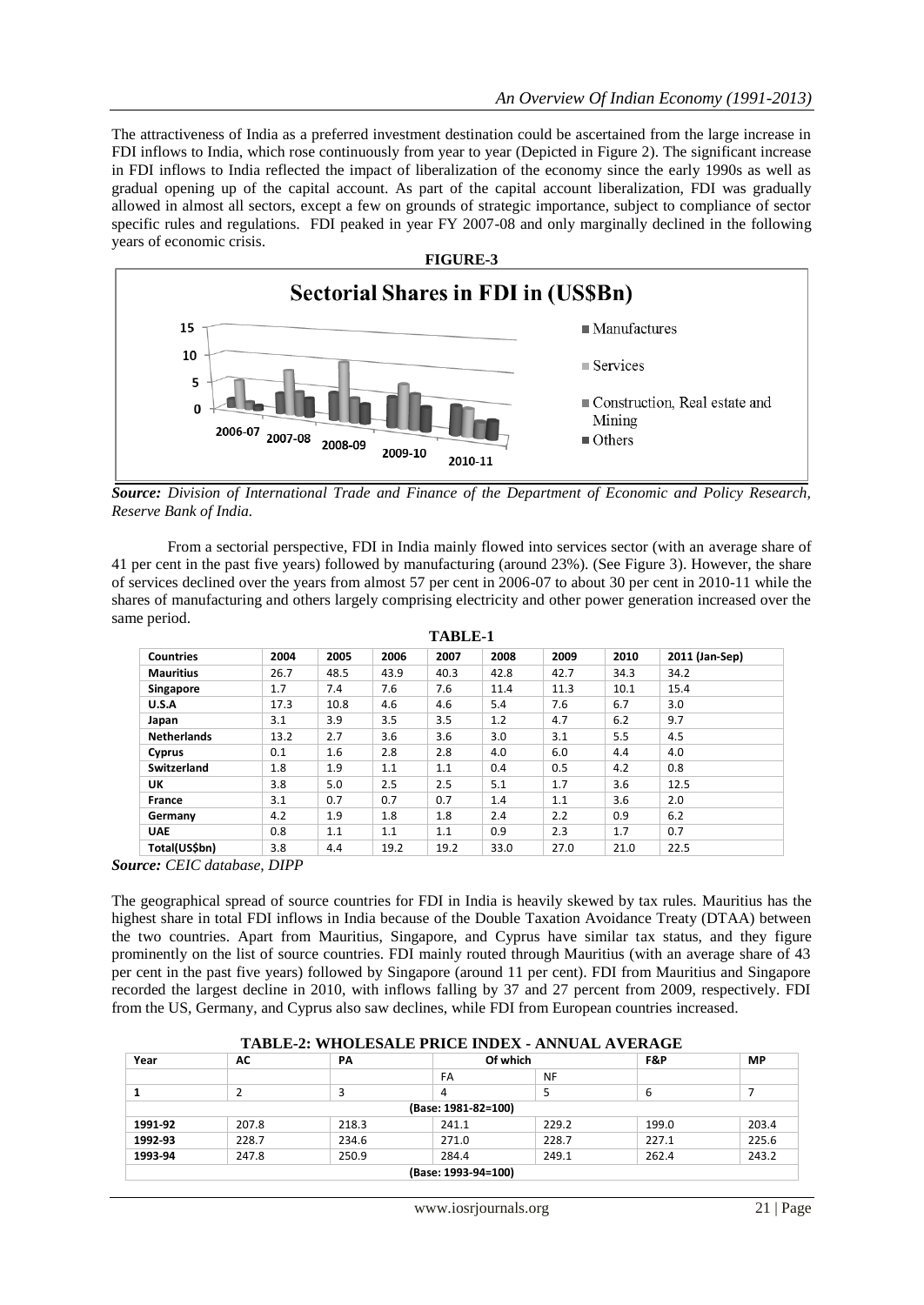## *An Overview Of Indian Economy (1991-2013)*

| 1993-94 | 100.0 | 100.0 | 100.0               | 100.0 | 100.0 | 100.0 |
|---------|-------|-------|---------------------|-------|-------|-------|
| 1994-95 | 112.6 | 115.8 | 112.8               | 124.2 | 108.9 | 112.3 |
| 1995-96 | 121.6 | 125.3 | 122.2               | 135.4 | 114.5 | 121.9 |
| 1996-97 | 127.2 | 135.8 | 137.2               | 134.2 | 126.4 | 124.4 |
| 1997-98 | 132.8 | 139.4 | 141.4               | 137.5 | 143.8 | 128.0 |
| 1998-99 | 140.7 | 156.2 | 159.4               | 151.8 | 148.5 | 133.6 |
| 1999-00 | 145.3 | 158.0 | 165.5               | 143.0 | 162.0 | 137.2 |
| 2000-01 | 155.7 | 162.5 | 170.5               | 146.5 | 208.1 | 141.7 |
| 2001-02 | 161.3 | 168.4 | 176.1               | 152.9 | 226.7 | 144.3 |
| 2002-03 | 166.8 | 174.0 | 179.2               | 165.4 | 239.2 | 148.1 |
| 2003-04 | 175.9 | 181.5 | 181.5               | 186.3 | 254.5 | 156.5 |
| 2004-05 | 187.3 | 188.1 | 186.3               | 187.6 | 280.2 | 166.3 |
|         |       |       | (Base: 2004-05=100) |       |       |       |
| 2005-06 | 104.5 | 104.3 | 105.4               | 96.7  | 113.6 | 102.4 |
| 2006-07 | 111.4 | 114.3 | 115.5               | 102.3 | 120.9 | 108.2 |
| 2007-08 | 116.6 | 123.9 | 123.6               | 114.4 | 121.0 | 113.4 |
| 2008-09 | 128.0 | 137.5 | 134.8               | 129.2 | 135.0 | 120.4 |
| 2009-10 | 130.8 | 154.9 | 155.8               | 136.2 | 132.1 | 123.1 |
| 2010-11 | 143.3 | 182.4 | 179.6               | 166.6 | 148.3 | 130.1 |
| 2011-12 | 156.1 | 200.3 | 192.7               | 182.7 | 169.0 | 139.5 |
| 2012-13 | 167.6 | 220.0 | 211.8               | 201.9 | 186.5 | 147.1 |

FA: Food articles NF: Non-food articles

AC: All commodities PA: Primary articles

F&P: Fuel and power MP: Manufactured products

FA and NF are part of PA.

*Source: Office of the Economic Adviser, Ministry of Commerce and Industry, Government of India*

Table 2 shows the trends in inflation rate from 1991 to 2013. Currently as well as historically too, periods of high inflation has coincided with demand and/or supply-side shocks, with food (mostly internal, monsoon failures etc) and fuel supply (mostly external) shocks being the most persistent.



**FIGURE-4**

Decadal average inflation rates were dominated by primary goods and fuel (FPLL) inflation. Liberalization, and the effect of competition from abroad, reduced primary good and manufacturing inflation in 2000s, but the severe international food and oil price shocks pushed it up in the last years of the decade.



*Source: Mohanty, R. K. (2012)*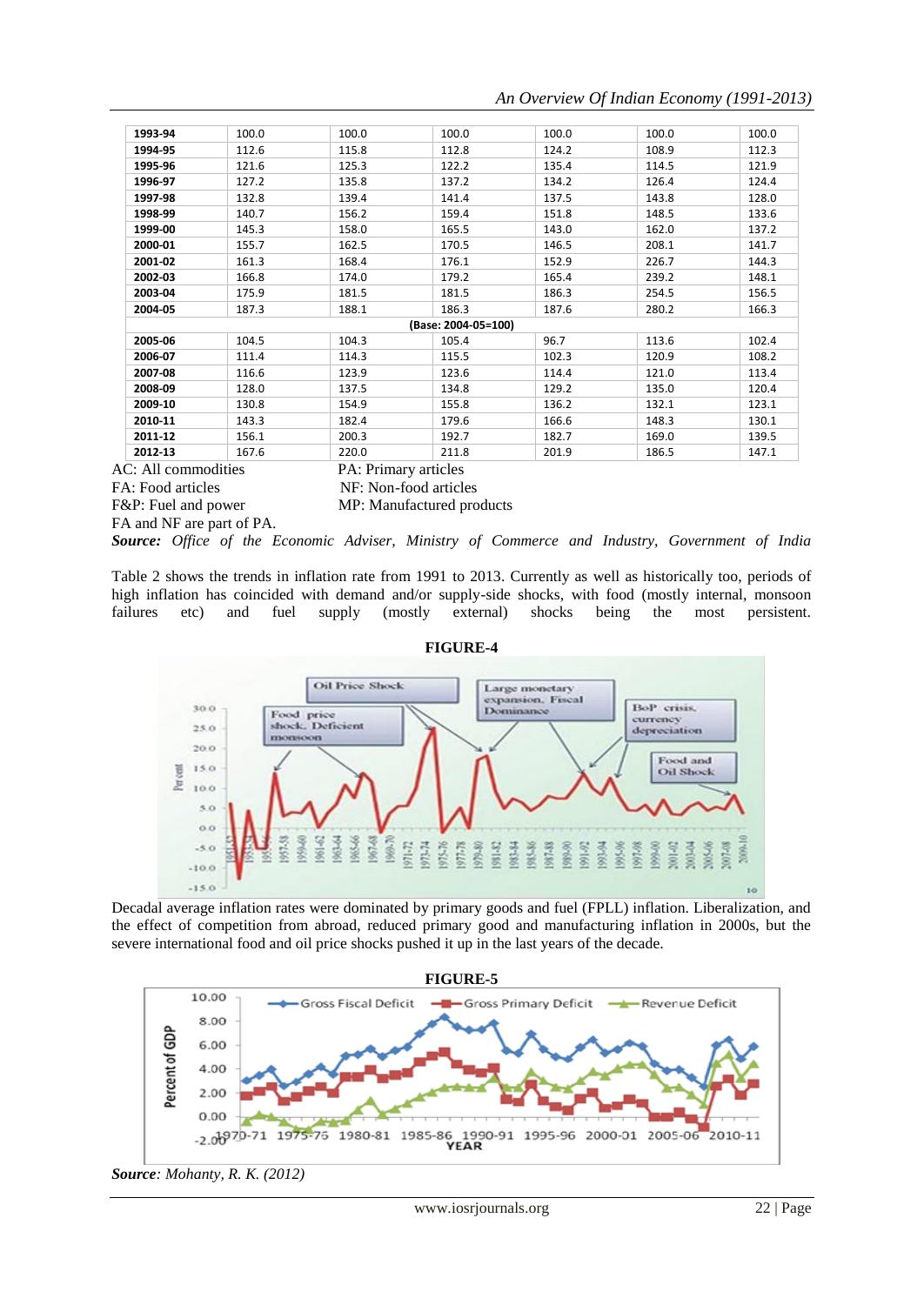Figure 5 traces the trends in deficits of central government over the past four decades. The gross fiscal deficit as a percent of Gross Domestic Product (GDP) increased from 3.04 percent of GDP in 1970-71 to the peak of 8.37 percent in 1986-87 and then declined to 4.84 percent in 1996-97. It was around 7 percent of GDP during 1987- 88 to 1990-91. During the 1990s the average fiscal deficit as a percent of GDP was 5.67 percent. However, after 2003-04 central governments contained the fiscal deficit from 4.48 percent of GDP to its all-time minimum of 2.54 percent in the year 2007-08. Then it increased to 6.48 percent in 2009-10 and declined to 5.89 percent. Similarly primary deficit, which is fiscal deficit excluding interest payment has increased from 1.74 percent in 1970-71 to a peak of 5.43 percent in 1986-87 and declined to 0.53 percent of GDP in 1996-97. Primary deficit was dissolved from the year 2003-04 to the year 2007-08 except the year 2005-06. It was 2.78 percent during the year 2011-12.

After 1991-92, primary deficit has declined much due to the rising interest payment and to some extent a decline in fiscal deficit. Revenue deficit was incurred in the period 1971-72 and 1972-73. It was 0.57 percent in 1979- 80, after that it increased to 3.26 percent in 1990-91. It reached maximum of 5.25 percent of GDP in 2009-10. The average of revenue deficit as a percentage of GDP in 1980s, 1990s and 2000s has been 1.72 percent, 3.02 percent and 3.40 percent respectively. It was 4.46 percent of GDP during the period 2011-12.

| Period   | <b>Exports</b> | <b>Imports</b> | <b>Trade Balance</b> | Trade balance as % of GDP |
|----------|----------------|----------------|----------------------|---------------------------|
| 1991-92  | 32,553         | 43,198         | $-10,645$            | 2.1                       |
| 1996-97  | 118,817        | 138,920        | $-20,103$            | 1.6                       |
| 1997-98  | 130,100        | 154,176        | $-24,076$            | 1.7                       |
| 1998-99  | 139,753        | 178,332        | $-38,580$            | 2.4                       |
| 1999-00  | 159,561        | 215,236        | $-55,675$            | 3.1                       |
| 2000-01  | 203,571        | 230,873        | $-27,302$            | 1.4                       |
| 2001-02  | 209,018        | 245,200        | $-36,181$            | 1.7                       |
| 2002-03  | 255,137        | 297,206        | $-42,069$            | 1.8                       |
| 2003-04  | 293,367        | 359,108        | $-65,741$            | 2.6                       |
| 2004-05  | 375.340        | 501,065        | $-125.725$           | 4.4                       |
| 2005-06  | 456,418        | 660,409        | $-203,991$           | 6.2                       |
| 2006-07  | 571,779        | 840,506        | $-268,727$           | 7.1                       |
| 20007-08 | 655,864        | 1,0123,12      | $-356448$            | 7.8                       |
| 20008-09 | 840,755        | 1,374,436      | -533,680             | 10.1                      |
| 2009-10  | 845,534        | 1,363,736      | $-518,202$           | 8.5                       |

**TABLE-3: EVOLUTION OF INDIA'S TRADE BALANCES (RS. CRORES)**

*Source: Economic Survey; Ministry of Finance, Government of India (2010*‐*11*

The rapid growth of demand for imports led to chronic current account deficit. It can be seen in Table 3. The trade balance was negative in all years from 1991 to 2010. It peaked as a percentage of GDP in the years of India's first post-independence "balance of payments crises" in 1956-57 at 4.8 per cent of GDP, remained in the 3-4 per cent range in the 1960s, rose again as a response to the oil and commodity price increases of the early 1970s and again in that range in the 1980s.

## **Conclusion:**

In conclusion we can say that Indian economy performed well after 1991 but currently Indian economy going through another turbulent phase. It is hard to believe the fact that, we have definitely grown since 1991 but the main imbalances then -fiscal deficit and current account deficit- are in reckoning again and have become the main concerns of today. People have started drawing parallels based on similarities in the economy like - Current Account Deficit in 2012 is 4% as compared to 3% of 1991. Fiscal Deficit is 6% in 2012 as compared to 8% in 1991.

## **References:**

- [1]. Bhat, T. P. (2011). "Structural Changes in India's Foreign Trade" Retrieved on January 31, 2013 from [http://isidev.nic.in/pdf/ICSSR\\_TPB.pdf](http://isidev.nic.in/pdf/ICSSR_TPB.pdf)
- [2]. Mohanty, D. (Executive Director, Reserve Bank of India) (27<sup>th</sup> September 2011). "Indian Economy: Progress and Prospects", Retrieved on January 26, 2013 from [http://www.bis.org/review/r110930b.pdf.](http://www.bis.org/review/r110930b.pdf)
- [3]. Mohanty, R. K. "Fiscal Deficit-Economic Growth Nexus in India: A Cointegration analysis", Retrieved on January 26, 2013. From [http://www.punjabiuniversity.ac.in/cdeiswebsite/papers/30%20Ranjan%20Kumar%20Mohanty%20Fiscal%20Deficit%20Economic](http://www.punjabiuniversity.ac.in/cdeiswebsite/papers/30%20Ranjan%20Kumar%20Mohanty%20Fiscal%20Deficit%20Economic%20Growth%20Nexus%20in%20India%20A%20Cointegration%20analysis.final.pdf) [%20Growth%20Nexus%20in%20India%20A%20Cointegration%20analysis.final.pdf.](http://www.punjabiuniversity.ac.in/cdeiswebsite/papers/30%20Ranjan%20Kumar%20Mohanty%20Fiscal%20Deficit%20Economic%20Growth%20Nexus%20in%20India%20A%20Cointegration%20analysis.final.pdf)
- [4]. The World Bank. (2012) "Indian Economic Update" Retrieved on February 03, 2013. From
- http://siteresources.worldbank.org/INDIAEXTN/Resources/295583-1328744264781/India\_Economic\_Updata\_March2012.pdf
- [5]. US India Business Council (2012) "India Foreign Direct Investment Trends India continues to provide opportunities in a challenging environment" Retrieved on February 01, 2013. From [http://www.cedar](http://www.cedar-consulting.com/pdf/Cedar_USIBC_%20Report.pdf)[consulting.com/pdf/Cedar\\_USIBC\\_%20Report.pdf](http://www.cedar-consulting.com/pdf/Cedar_USIBC_%20Report.pdf)